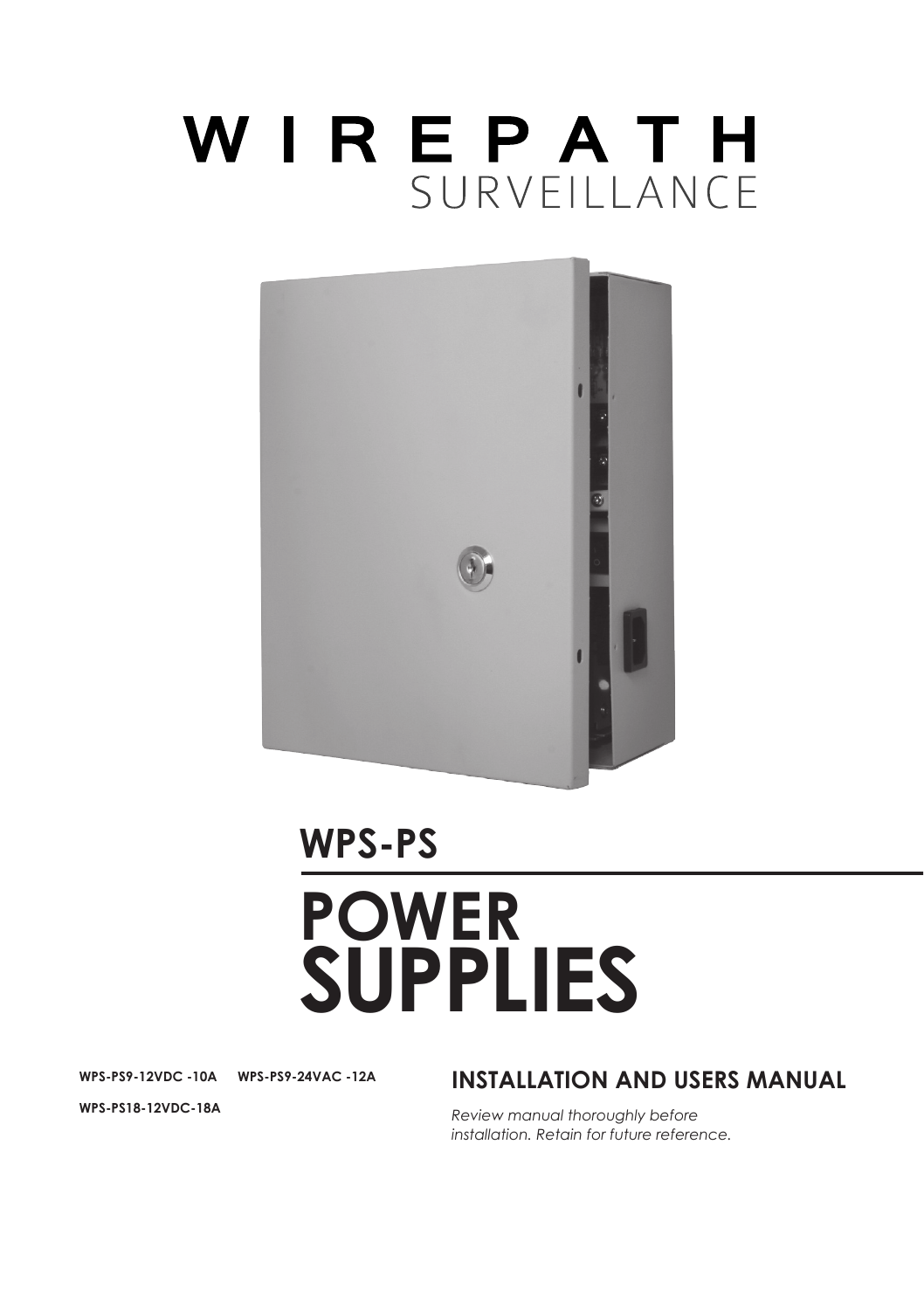# **IMPORTANT SAFETY INSTRUCTIONS**

**WARNING:** To reduce the risk of fire or electric shock, do not expose this apparatus in or near rain or moisture.

- 1. Read and keep these instructions for future reference.
- 2. Do not use this apparatus near water.
- 3. Clean only with a dry cloth.
- 4. Do not block any ventilation openings. Install according to manufacturer's instructions.

5. Do not install near any heat sources such as radiators, heat registers, stoves or other apparatus (Including amplifiers) that produce heat.

6. Do not override the safety purpose of the polarized or grounding-type plug. A polarized plug has two blades - one wider than the other. A grounding type plug has two blades and a third grounding prong. The wide blade or the third prong is provided for your safety. If the provided plug does not fit into your outlet, consult an electrician for replacement of the obsolete outlet. 7. Protect the power cord from being walked on or pinched particularly at plug, convenience receptacles, and the point where it exits from the apparatus.

8. Only use attachments/accessories specified by the manufacturer.

9. To completely disconnect this equipment from the AC mains, disconnect the power supply cord plug from the AC receptacle.

10. This is CLASS II apparatus with double insulation, and no protective earth provided.



CAUTION: TO REDUCE THE RISK OF ELECTRICAL SHOCK.

DO NOT REMOVE COVER. NO USER SERVICEABLE PARTS INSIDE.

REFER SERVICING TO QUALIFIED SERVICE PERSONNEL.



The lightning flash with arrowhead symbol, within an equilateral triangle, is intended to alert the user to the presence of un-insulated dangerous voltage within the product's enclosure that may be of sufficient magnitude to constitute a risk of electric shock to persons.



The exclamation point within an equilateral triangle is intended to alert the user to the presence of important operating and maintenance (servicing) instructions in the literature accompanying the appliance.



**Important Note: Do Not connect AC power to the WPS-PS until all connections to the outputs are made. Disconnect power when making any connections to the WPS-PS.**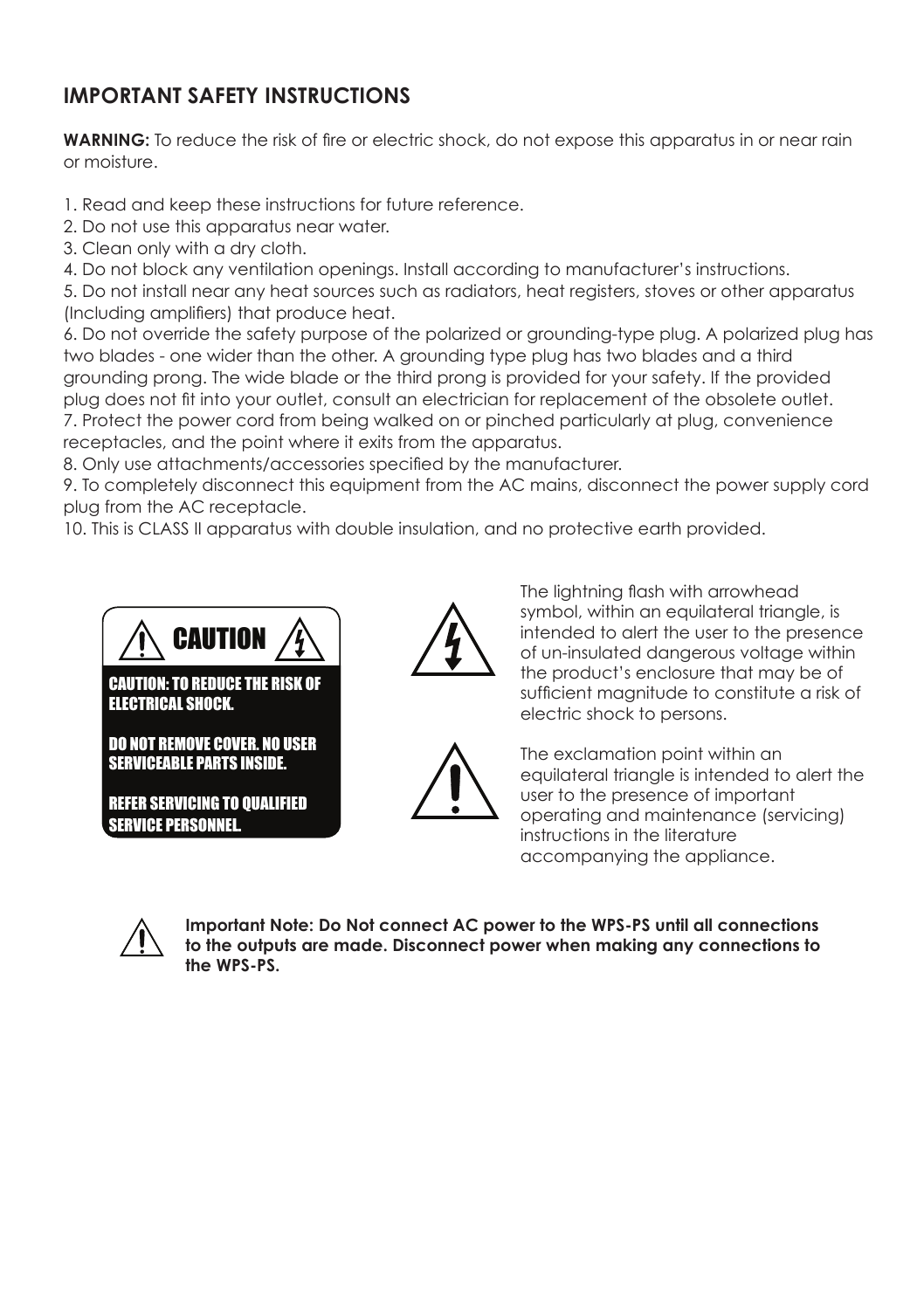# **TABLE OF CONTENTS**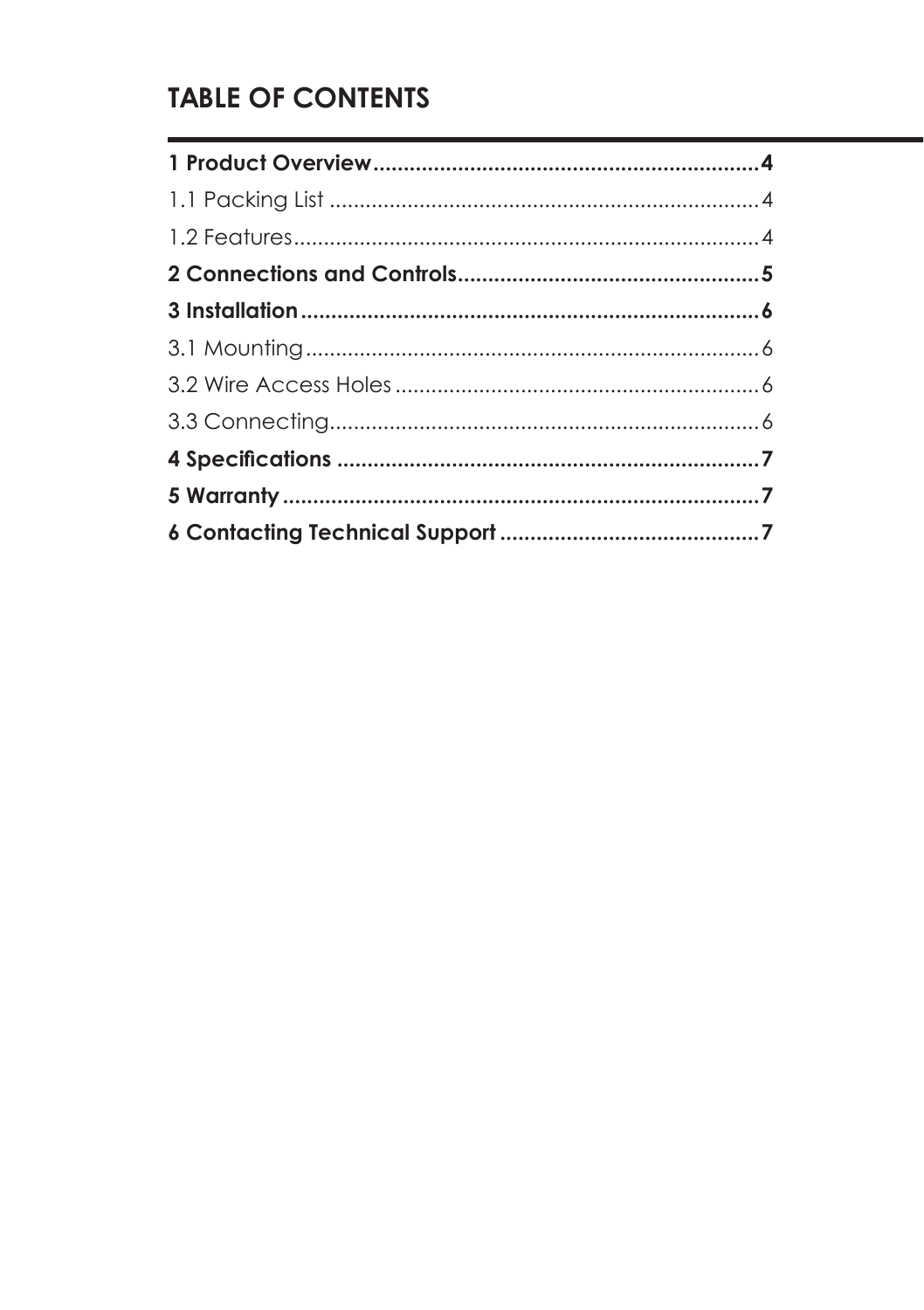# **1 PRODUCT OVERVIEW**

#### **1.1 Packing List**

- (3) Rubber grommets
- (2) Keys
- (1) IEC power cord and clip
- (1) Manual

#### **1.2 Features**

- (9) Outputs with LED Status (WPS-PS9-12VDC-10A / WPS-PS9-24VAC-12A)
- (18) Outputs with LED Status (WPS-PS18-12VDC-18A)
- Locking Cabinet Prevents Unwanted Access
- Power Switch located securely inside the locked box
- Electronically Resettable PTC Fuses per Channel
- 48" IEC Power Cord with IEC clip
- CE, and FCC Certified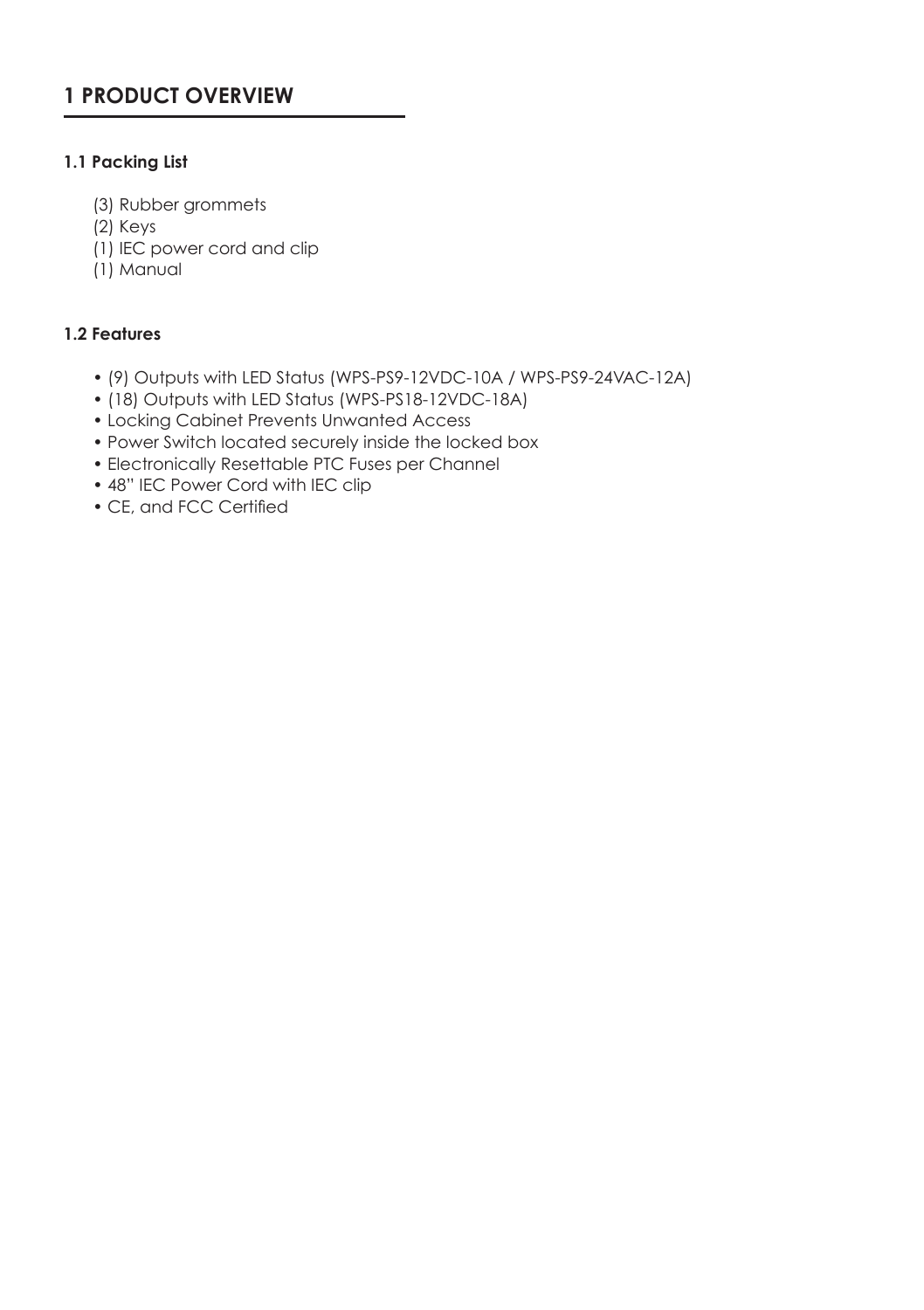# **2 CONNECTIONS AND CONTROLS**



- 1. Channel fuses PTC
- 2. Status LEDs
- 3. +Volt (Positive) Outputs
- 4. -Volt Common (Negative) Outputs
- 5. Power Switch
- 6. IEC Locking Clip Loops
- 7. IEC Power Input
- 8. Main Power Fuse
- 9. +Volt (Positive) Main Input
- 10. -Volt (Negative) Main Input
- 11. Cooling Fan (18 Channel Models Only)
- 12. Main Power Supply (DC Version Shown AC Versions has Toroidal Power Supply)
- 13. Power Supply Voltage Adjustment 12V to 14V Preset to 12.5VDC (DC Models Only)

#### **Note:**

• WPS-PS18-12VDC-18A will have 2 boards with 9 connections each.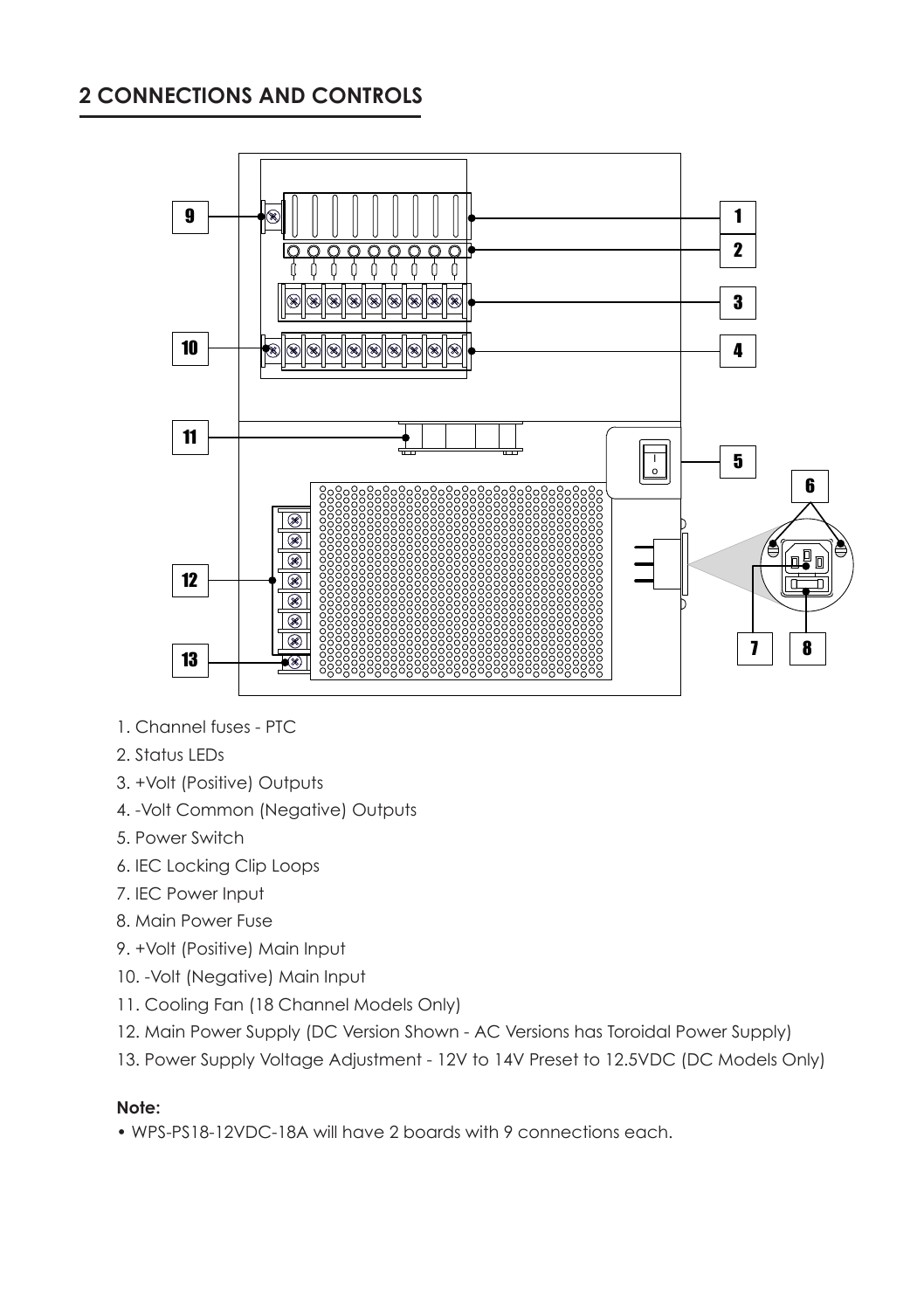# **3 INSTALLATION**

#### **3.1 Mounting**

- 1. Locate wall studs using a stud finder (not included).
- 2. Position the provided template on the wall in the desired location of the WPS-PS. If the location does not allow for this, use a wall molly or anchor with the appropriate weight rating for the WPS-PS.
- 3. Level the template and mark the wall with the screw locations. The bottom 2 holes are provided if additional support is needed; mark these locations only if support on the bottom is required. See **Step 6** below.



- 4. Install the screws into the marked locations. Note that the screw heads CANNOT extend more than ½" from the wall or shorting to the internal boards may occur.
- 5. Slide the WPS-PS onto the install screws.
- 6. For additional support, a screw can be inserted into the lower right mounting hole. Some models also have a mounting hole on the lower left that can be used, but it not a requirement.

#### **3.2 Wire Access Holes**

Once mounted on the wall, power leads for the devices can be run through the access holes located at the top of the enclosure. Rubber grommets have been included to protect the wires running through these holes.

Additionally, 1/2" trade size piping can be connected for installations where piping is being used.

#### **3.3 Connecting**

Important Note: Do Not connect AC power to the WPS-PS until all connections to the outputs are made. Disconnect power when making any connections to the WPS-PS.

- 1. Run power lead wires through the access holes located at the top of the enclosure.
- 2. Connect the positive lead from the device to the +Volt output terminal for each device.
- 3. Connect the negative lead from the device to the –Volt output terminal for each device.
- 4. Once all connections are made, the AC input can be connected.
- 5. Attach the included power cord clip to the loops by the power cord and clip onto the power cord to secure.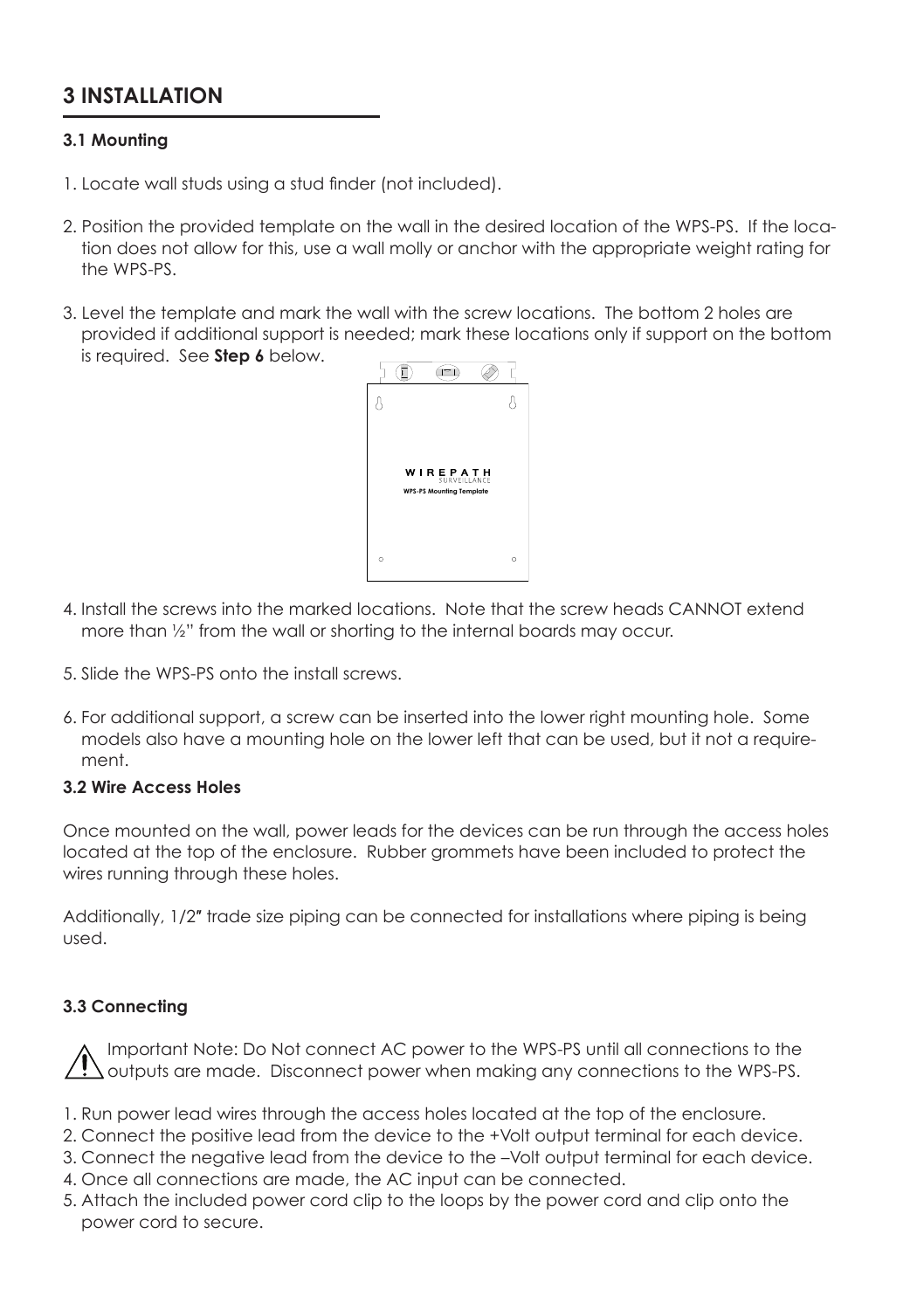|                          | <b>WPS-PS9-12VDC-10A</b>     | <b>WPS-PS9-24VAC-12A</b>     | WPS-PS18-12VDC-18A           |
|--------------------------|------------------------------|------------------------------|------------------------------|
| Input                    | 120VAC/60Hz                  | 120VAC/60Hz                  | 120VAC/60Hz                  |
| Output                   | 12V DC 10A                   | 24V AC 12A                   | 12V DC 18A                   |
| Channels                 | 9                            | 9                            | 18                           |
| <b>Total Power</b>       | 120W                         | 288W                         | 216W                         |
| <b>Max Channel Power</b> | 12VDC / 1.35A                | 24VAC / 2.5A                 | 12VDC / 1.35A                |
| <b>Fuse Type</b>         | PTC                          | PTC                          | PTC                          |
| <b>Dimensions</b>        | 8.25" H x 10.125" W x 3.5" D | 8.25" H x 10.125" W x 3.5" D | 8.25" H x 10.125" W x 3.5" D |
| $(H \times W \times D)$  |                              |                              |                              |
| Weight                   | $5.1$ lbs                    | 9 lbs                        | 5.5 lbs                      |
| <b>Certifications</b>    | CE, FCC                      | CE, FCC                      | CE, FCC                      |

## **5 WARRANTY**

### **5-Year Limited Warranty**

This Wirepath™ product has a 5-Year Limited Warranty. The warranty includes parts and labor repairs on all components found to be defective in material or workmanship under normal conditions of use. This warranty shall not apply to products which have been abused, modified, disassembled or improperly installed. Products to be repaired under this warranty must be returned to Wirepath™ Surveillance or a designated service center with prior notification and an assigned return authorization number (RA).

# **6 CONTACTING TECHNICAL SUPPORT**

**Phone:** (866) 838-5052 **Email:** Techsupport@snapav.com